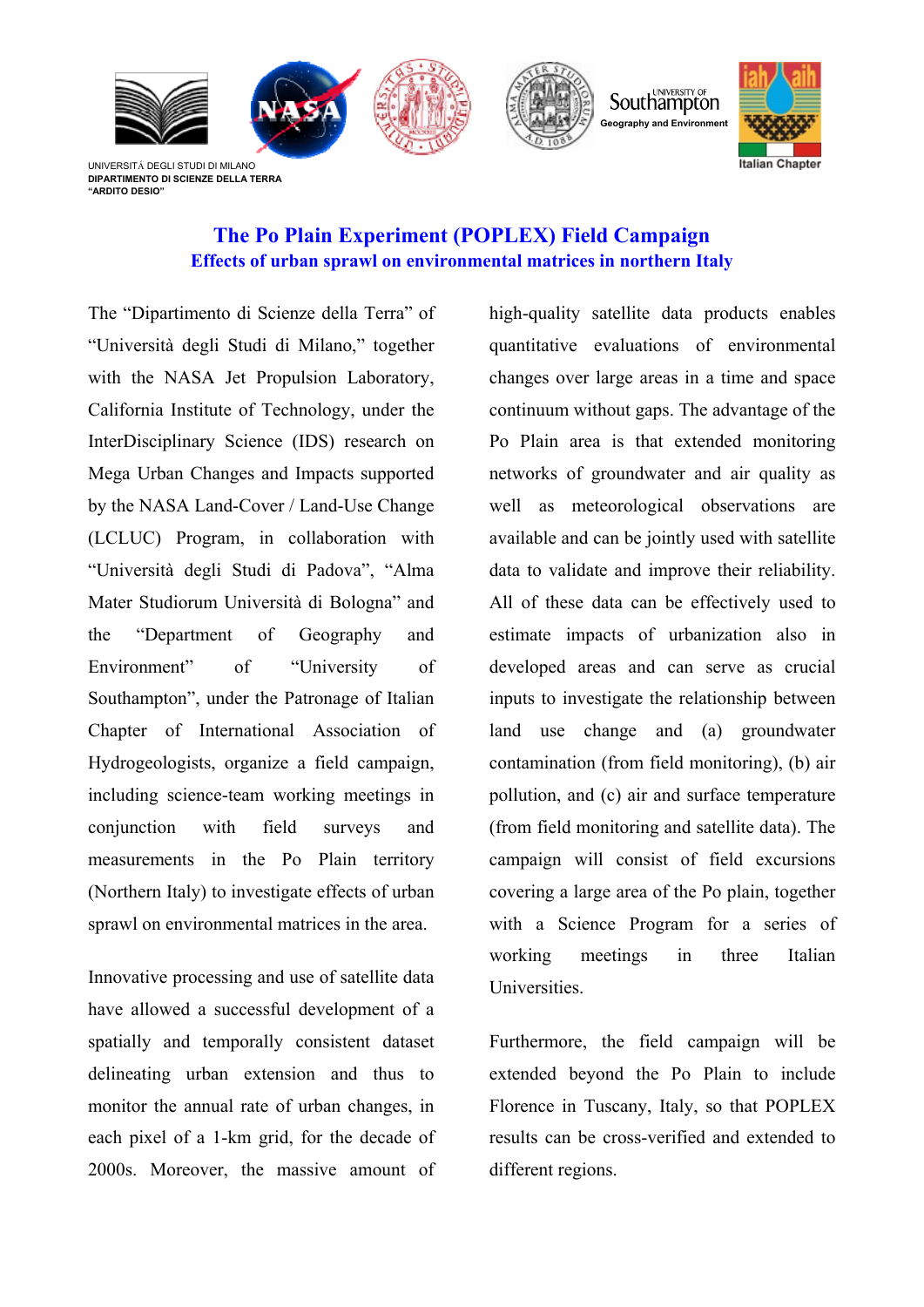## POPLEX Itinerary



Base map from Google Earth

### Science Program

#### **Tuesday, May 6th**

*Venue: Dipartimento di Geoscienze, Università degli Studi di Padova, Via Gradenigo 6, Padova* 

> *H. 15.30 Marco Pola, Università degli Studi di Padova, "Urban sprawl in the Euganean Geothermal field and its relationship with thermal water exploitation"*

> *H. 16.30 Son Nghiem, NASA JPL, "Dense Sampling Method Using the Rosette Transform for Satellite Observations of Urban Changes and Impacts in the 2000s – The Po Plain Study"*

#### **Thursday, May 8th**

*Venue: Dipartimento di Scienze Biologiche, Geologiche e Ambientali, Alma Mater Studiorum Università di Bologna, Via Zamboni 67, Bologna* 

> *H. 15.00 Son Nghiem, NASA JPL, "Dense Sampling Method Using the Rosette Transform for Satellite Observations of Urban Changes and Impacts in the 2000s – The Po Plain Study"*

*H.16.00 Maria Filippini, Alma Mater Studiorum Università di Bologna, "Unlined disposal of industrial wastes in urban areas (Po Plain, northern Italy): source and fate of contaminants along with potential impacts against human health" H. 16.30 Marco Deserti, ARPA Emilia Romagna "Air quality and monitoring in the Emilia Romagna region"* 

#### **Monday, May 12th**

*Venue: Dipartimento di Scienze della Terra, Università degli Studi di Milano, Via Mangiagalli 34, Milan* 

> *H 15.30 Son Nghiem, NASA JPL, "Dense Sampling Method Using the Rosette Transform for Satellite Observations of Urban Changes and Impacts in the 2000s – The Po Plain Study"*

*H 16.30 Alessandro Sorichetta, University of Southampton: "The Mega Urban change in the Beijing Area and its Environmental Impact"*